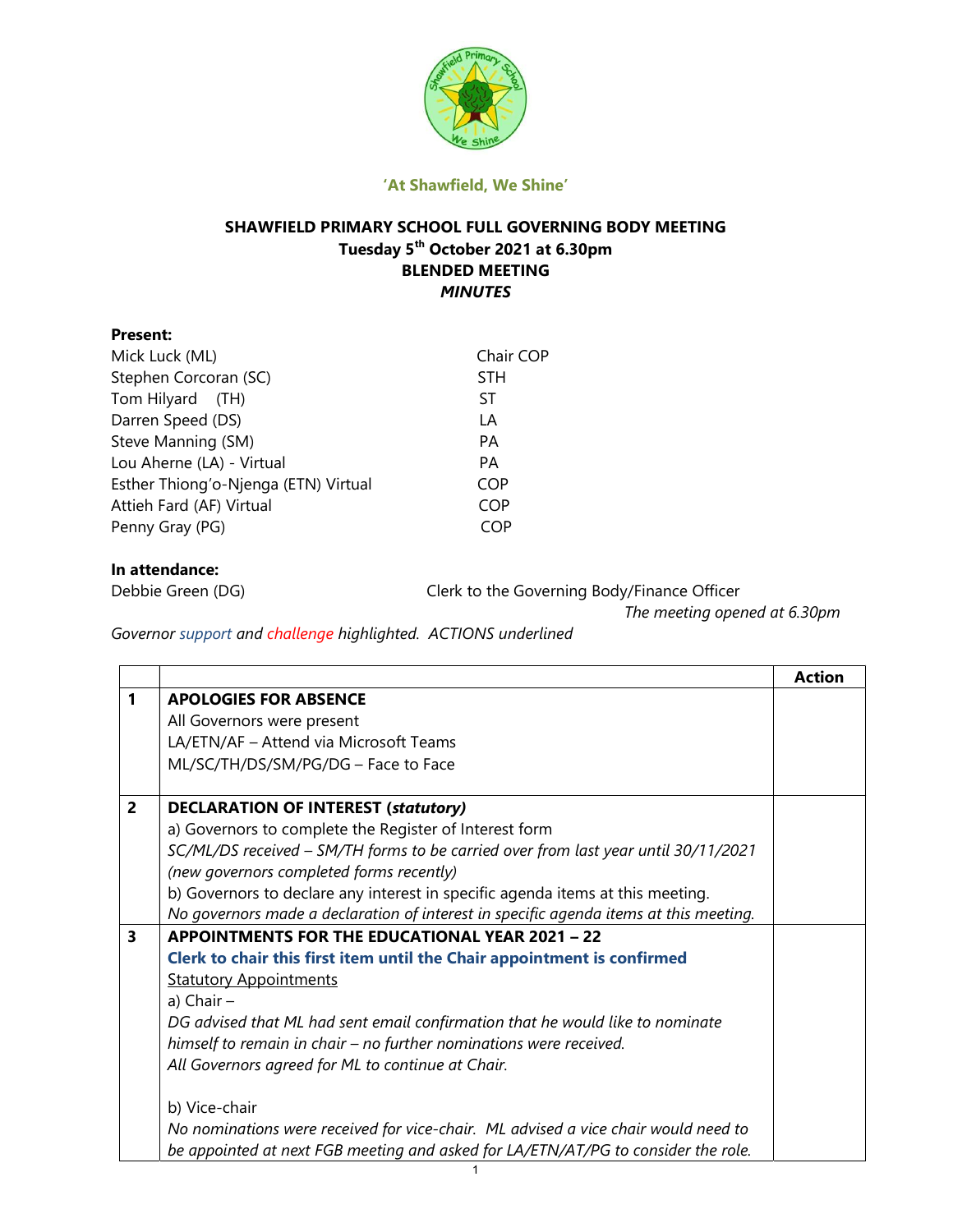|                         | <b>ETN</b> to Chair Finance committee                                                                                                                                                                                                                                                                                                                                                                                                                                                                                                                                                                                                                                                                                                                                                                                                                                                                                                                      |  |
|-------------------------|------------------------------------------------------------------------------------------------------------------------------------------------------------------------------------------------------------------------------------------------------------------------------------------------------------------------------------------------------------------------------------------------------------------------------------------------------------------------------------------------------------------------------------------------------------------------------------------------------------------------------------------------------------------------------------------------------------------------------------------------------------------------------------------------------------------------------------------------------------------------------------------------------------------------------------------------------------|--|
|                         | c) Governor responsible for liaison with the LA in the event of allegation (Child<br>Protection) against Headteacher.<br>AF will be governor responsible. All governors agreed.                                                                                                                                                                                                                                                                                                                                                                                                                                                                                                                                                                                                                                                                                                                                                                            |  |
|                         | <b>Highly Recommended</b><br>d)Governors should appoint a governor who can step in/lead the Governing Body<br>should the Chair and/or vice-Chair become unavailable.<br>DS agreed to step in if Chair/Vice-chair become unavailable. All Governors agreed for<br>DS to take on this role.                                                                                                                                                                                                                                                                                                                                                                                                                                                                                                                                                                                                                                                                  |  |
|                         | Nominated governors with responsibility for:<br>e) Child Protection/Safeguarding<br>AF to continue to be Child Protection/Safeguarding governor.                                                                                                                                                                                                                                                                                                                                                                                                                                                                                                                                                                                                                                                                                                                                                                                                           |  |
|                         | f) Special Education Needs and Disability (SEND)<br>LA to continue to be SEND governor.                                                                                                                                                                                                                                                                                                                                                                                                                                                                                                                                                                                                                                                                                                                                                                                                                                                                    |  |
|                         | g) Looked after Children (LAC)<br>AF to continue to be LAC governor.                                                                                                                                                                                                                                                                                                                                                                                                                                                                                                                                                                                                                                                                                                                                                                                                                                                                                       |  |
| $\overline{\mathbf{4}}$ | <b>CONSITITUTION OF THE GOVERNING BODY (statutory)</b><br>Clerk to bring to governors' attention:<br>a) Name and category of governors whose term of office is due to expire:<br>Before the next meeting:<br>٠<br>none<br>The end of the academic year:<br>٠<br>- Steve Manning - 14/11/21 (PA)<br>DG advised Parent Governor Nomination form to be sent to parents on<br>08/10/21 to be returned by noon 21/10/2021<br>- Darren Speed - 30/11/21 (LA)<br>DS agreed to stand for one more year to support new governing body.<br>Paperwork for LA Governor Nomination Panel to be finalised.<br>All Governors agreed for DS to be re-appointed as LA governor subject to<br>panel approval.<br>- Tom Hilyard $-$ 30/11/21 (ST)<br>Nominations requested from staff to be Staff Governor. One received from<br>Sophie Manning. Sophie to be Staff Governor WEF 1st December 2021. TH<br>to attend meetings as an observer.<br>The end of the academic year: |  |
|                         | - Mick Luck - 31/08/2022                                                                                                                                                                                                                                                                                                                                                                                                                                                                                                                                                                                                                                                                                                                                                                                                                                                                                                                                   |  |
|                         | b) Name and category of governors appointed/elected since the last meeting:<br>Penny Gray.<br>ML welcomed Penny to governor meeting. PG has children at Shawfield. She has<br>been appointed as a Co-opted governor rather than a parent governor due to other                                                                                                                                                                                                                                                                                                                                                                                                                                                                                                                                                                                                                                                                                             |  |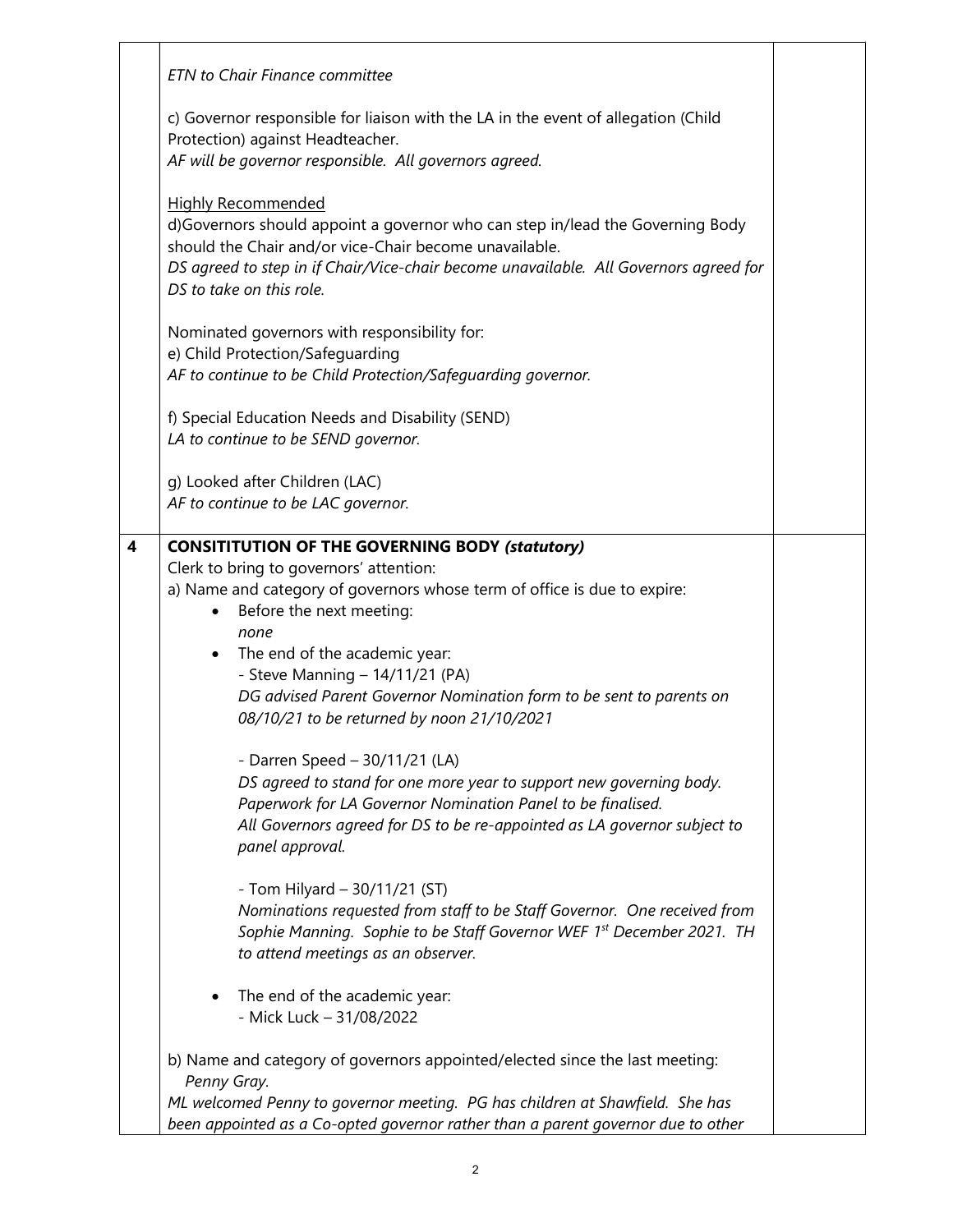|                         | strengths she can bring to the Governing Body.                                                                            |  |
|-------------------------|---------------------------------------------------------------------------------------------------------------------------|--|
|                         |                                                                                                                           |  |
|                         | c) Governor vacancy: 3 x Co-opted<br>ML- 2 positions should be filled over next 3 to 4 months. Sensible to keep 1 vacancy |  |
|                         | open. SC - FGB currently have adverts with Inspiring Governance and Governors for                                         |  |
|                         | Schools or if anyone knows of someone who would be interested in being a governor.                                        |  |
| 5                       | <b>EMERGENCY PROCEDURES (statutory)</b>                                                                                   |  |
|                         | Governors to ensure emergency contact information for the school is provided to                                           |  |
|                         | Surrey County Council (Schools Support Service)                                                                           |  |
|                         | DG confirmed emergency contact information had been provided to SCC.                                                      |  |
| 6                       | GOVERNORS' DETAILS: contact information and publication of data                                                           |  |
|                         | <b>Contact information for Governors</b>                                                                                  |  |
|                         | DG advised contact details were correct and reminded governors the list can be                                            |  |
|                         | viewed in Microsoft Teams file section.                                                                                   |  |
|                         | <b>DfE Statutory Guidance August 2017</b>                                                                                 |  |
|                         | The constitution of governing bodies of maintained schools                                                                |  |
|                         | Governors to confirm that, in the interests of transparency, a governing body must<br>publish on its website:             |  |
|                         | a) the structure and remit of the governing body and any committees                                                       |  |
|                         | b) relevant business and pecuniary interests (as recorded in the Register of<br>Interests)                                |  |
|                         | c) information for each governor who has held office over the past twelve                                                 |  |
|                         | months                                                                                                                    |  |
|                         | d) attendance at governing body and committee meetings over the last<br>academic year.                                    |  |
|                         | ML advised the governing body must be strategic and not hands on.                                                         |  |
|                         | Curriculum is very important and to be reviewed by FGB and not a subcommittee.                                            |  |
|                         | The Finance Committee will review Finance, Staffing, Pay and Headteacher                                                  |  |
|                         | Performance Management and will be chaired by ETN.                                                                        |  |
|                         | Finance committee - DG, SC, ETN (chair), PG, (+ one more governor) ML to attend                                           |  |
|                         | next meeting.                                                                                                             |  |
|                         | <b>ACTION: DG to arrange Finance Committee Meeting</b>                                                                    |  |
|                         | Governors agreed to this structure for this academic year.                                                                |  |
|                         | National Governors' Database (Get Information about Schools) GIAS                                                         |  |
|                         | All school governing bodies are under a duty to provide the information required                                          |  |
|                         | on GIAS. This must be kept up to date as those involved in governance change.                                             |  |
|                         | DG confirmed details were correct.                                                                                        |  |
| $\overline{\mathbf{z}}$ | <b>PROCEDURAL MATTERS</b>                                                                                                 |  |
|                         | <b>Code of Conduct</b> – statutory guidance states that a Code of Conduct should be<br>a)                                 |  |
|                         | maintained and communicated to all prospective governors.                                                                 |  |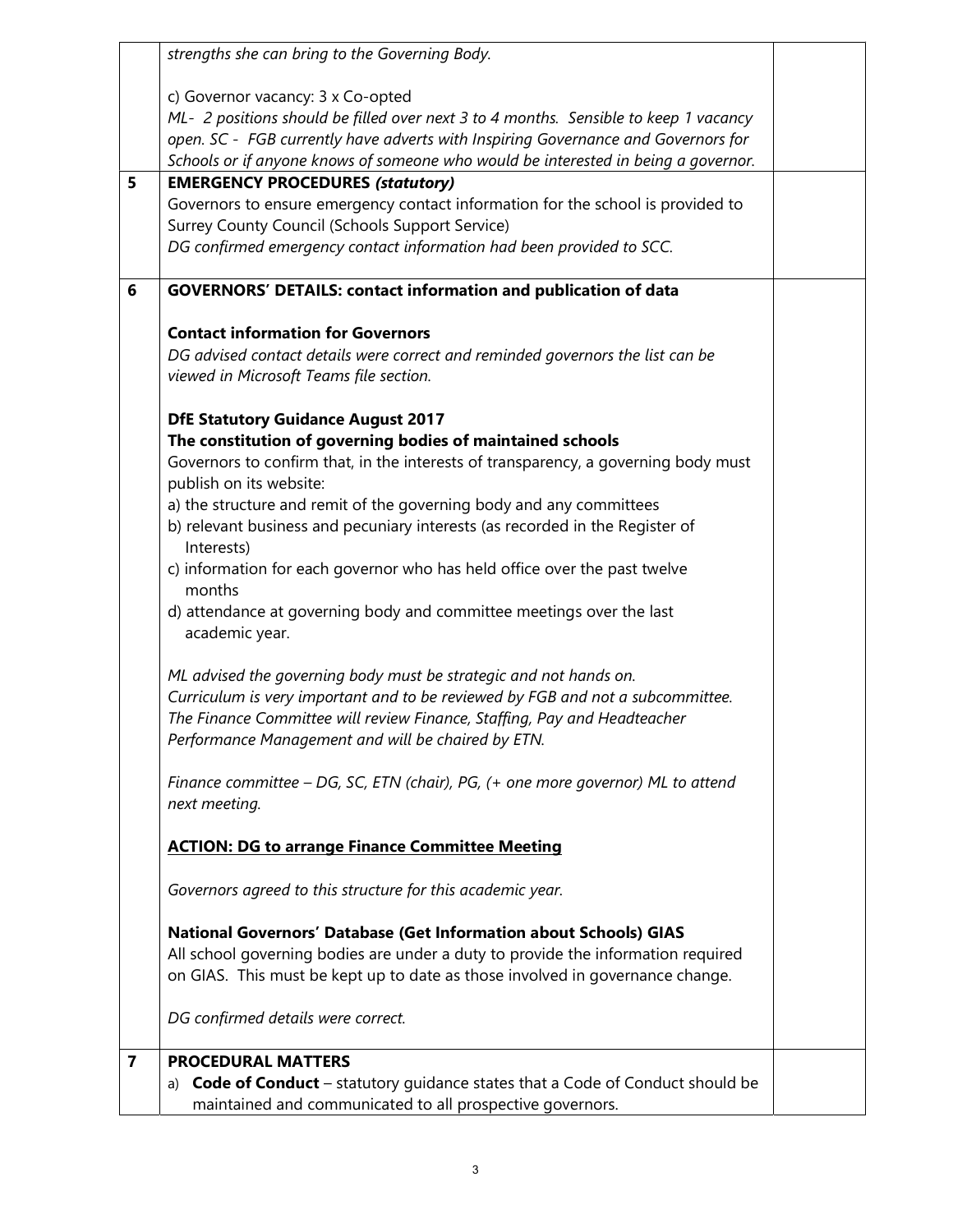Copy of Code of Conduct on Microsoft Teams

b) Open or Closed Meetings – governors to agree whether meetings will be open or closed.

Governors agreed to open meetings. Part B closed.

c) Alternative Participation/Voting Arrangements  $-$  governors to agree their approach, in line with The School Governance (Roles, Procedures and Allowances) (England) Regulations 2013. Governors agreed.

**Protocol for alternative participation** – governing body to agree if governors/associate members will be able to participate and vote (governors only) at full governing body meetings (and committee meetings) including but not limited to, by telephone, Skype and video conference. Governors Agreed

d) Professional Negligence Statement - governors to consider recording the professional negligence statement: Advice given by governors at this school is incidental to their professional expertise and is not being given in their professional capacity. Best practice would be to record this on each set of minutes.

Governors agreed and statement to be added to minutes.

e) **Confidentiality Statement** - governors must agree to respect the confidence of those items of business which the governing body decides are confidential. Governors may wish to record the following statement on their minutes and other governing body papers: Governors respect the confidential nature of discussions and do not disclose governor business or decisions. When minutes of governing body meetings, Part 1, are approved they are made available to any member of the public who requests sight of them.

Governors agreed.

Governors discussed whether meetings should be face to face/virtual or blended. Governors agreed that attending school for monitoring visits, observations etc was crucial, however majority of governors agreed that online FGB meetings were effective. If a governor could not attend a FGB meeting in person for a good reason, then they attend virtually. If attending virtually camera must be on to record attendance. Governors agreed to 50% face-to-face and 50% virtually. Observers would be able to attend virtually or in person.

# 8 | MINUTES OF THE PREVIOUS MEETING

The minutes of the previous meeting held on  $22<sup>nd</sup>$  June 2021 were recorded as an accurate record and signed by ML.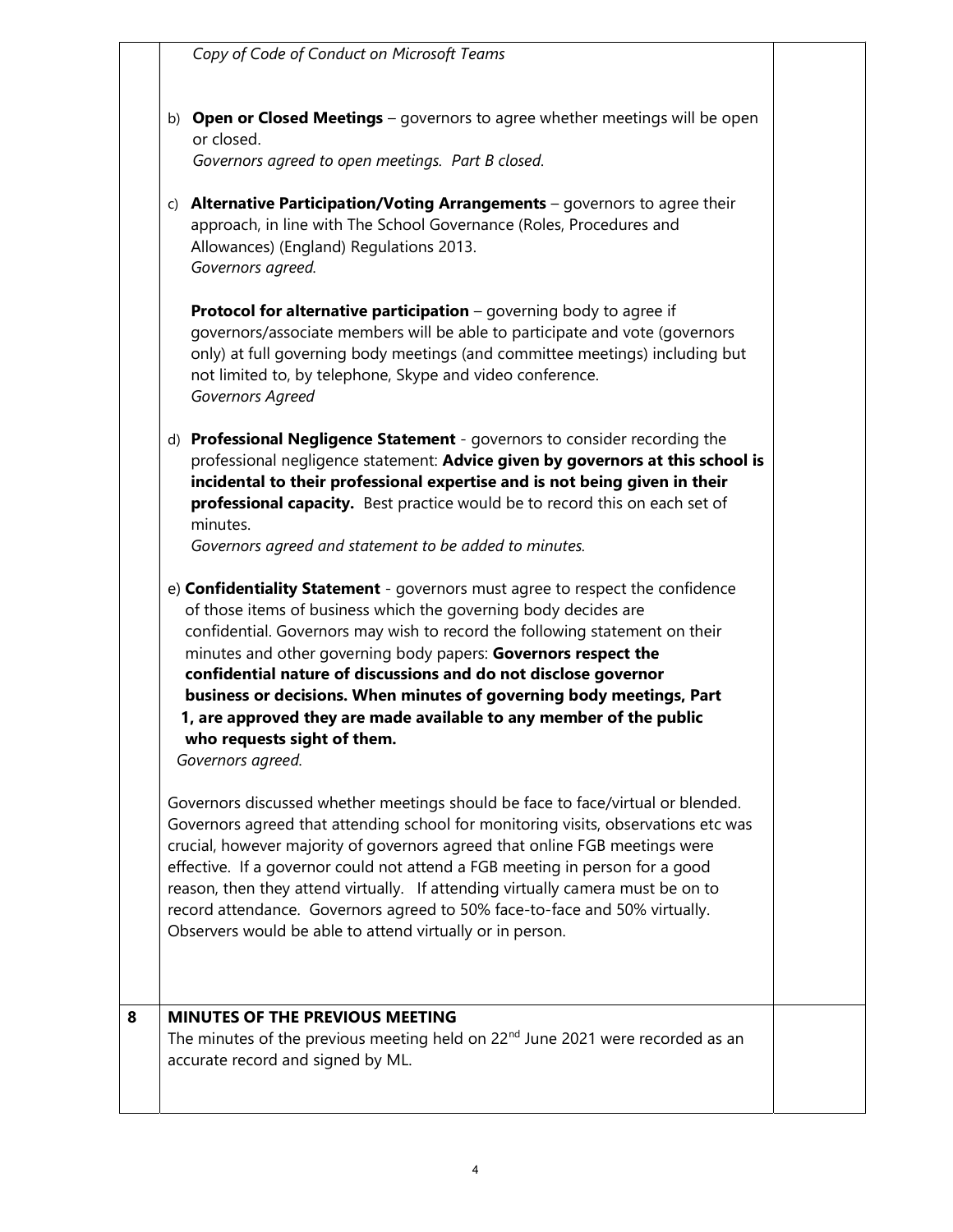| 9  | <b>MATTERS ARISING FROM THE MINUTES</b>                                               |                   |
|----|---------------------------------------------------------------------------------------|-------------------|
|    | To discuss and minute matters arising which are not covered by this agenda and        |                   |
|    | ensure all actions completed.                                                         |                   |
|    |                                                                                       |                   |
|    |                                                                                       |                   |
|    | 1. SC to share draft Vision and Aims with Governors                                   | Discharged        |
|    | 2. Governors to give feedback to SC re: Vision and Aims                               | Ongoing           |
|    | No feedback received yet. Governors to respond by Friday 8 <sup>th</sup> October.     |                   |
|    | 3. SC to report back to governors with isolation and Covid attendance figures         | Discharged        |
|    | 4. DG to contact Class Cover re: After School Club recruitment                        | Discharged        |
|    | DG advised Classcover haven't been able to recruit anyone yet. Advert still           |                   |
|    | live. School had directly approached the Classcover supply who regularly runs         |                   |
|    | the club however he wants the flexibility of supply. SC advised governors 3           |                   |
|    | other local schools also have ASC vacancies, but they are paying a significant        |                   |
|    | higher pay grade as they are advertising for managers. Shawfield pay grade is         |                   |
|    | PS3, other schools are advertising for PS7, however these roles would be for          |                   |
|    | wraparound care and undertaking all the administration/liaising with parents.         |                   |
|    | SC- He has marketed the vacancies as a Leader and not an assistant and                |                   |
|    | updated the school's recruitment page to reflect the current school motto.            |                   |
|    | SC advised governors that Afterschool club income from parents is covering            |                   |
|    | the cost of supply however permanent members of staff are required.                   |                   |
|    | <b>ACTION: Continue with After school club leader recruitment</b>                     |                   |
|    | 5. SC to amend Teacher Appraisal Policy                                               |                   |
|    | 6. SC to liaise with DS re: Health and Safety before end of term                      | <b>Discharged</b> |
|    | 7. SC to contact LA and SM re: catering review                                        | Ongoing           |
|    | SC visited Ash Grange alone as LA & SM unavailable. SC would advise                   | <b>Discharged</b> |
|    | governors of update during AOB (Meeting overran so not discussed in AOB -             |                   |
|    | carry forward to next meeting                                                         |                   |
|    | <b>ACTION: SC to update governors re: Catering</b>                                    |                   |
|    | 8. DG to update governor lead roles                                                   | <b>Discharged</b> |
|    | LA to visit school for EYFS and SEND monitoring visit<br>9.                           | <b>Discharged</b> |
|    | LA advised EYFS monitoring visit had been actioned in July 2021. SEND visit           |                   |
|    | scheduled for the following week.                                                     |                   |
|    | 10. ML to contact Penny Gray re: new governor                                         | <b>Discharged</b> |
|    | 11. SC Finance meeting to be arranged with SC/DG/ML/ETN                               | <b>Discharged</b> |
|    | DG confirmed Finance committee met on 29 <sup>th</sup> June 2021                      |                   |
|    |                                                                                       |                   |
|    |                                                                                       |                   |
| 10 | <b>CHAIR'S ACTION</b>                                                                 |                   |
|    | ML advised governors no emergency actions had taken place since last FGB              |                   |
|    | meeting.                                                                              |                   |
|    | ML advised SC's annual Performance Management had been actioned.                      |                   |
| 11 | <b>FINANCE</b>                                                                        |                   |
|    | Month 5 - August 2021 Financial Monitoring report (Appendix A)                        |                   |
|    | DG highlighted current carry forward figure is £88k, final invoice of £10k for Year 2 |                   |
|    | toilet refurbishment still to be paid. Bulk of funding from LA has been received,     |                   |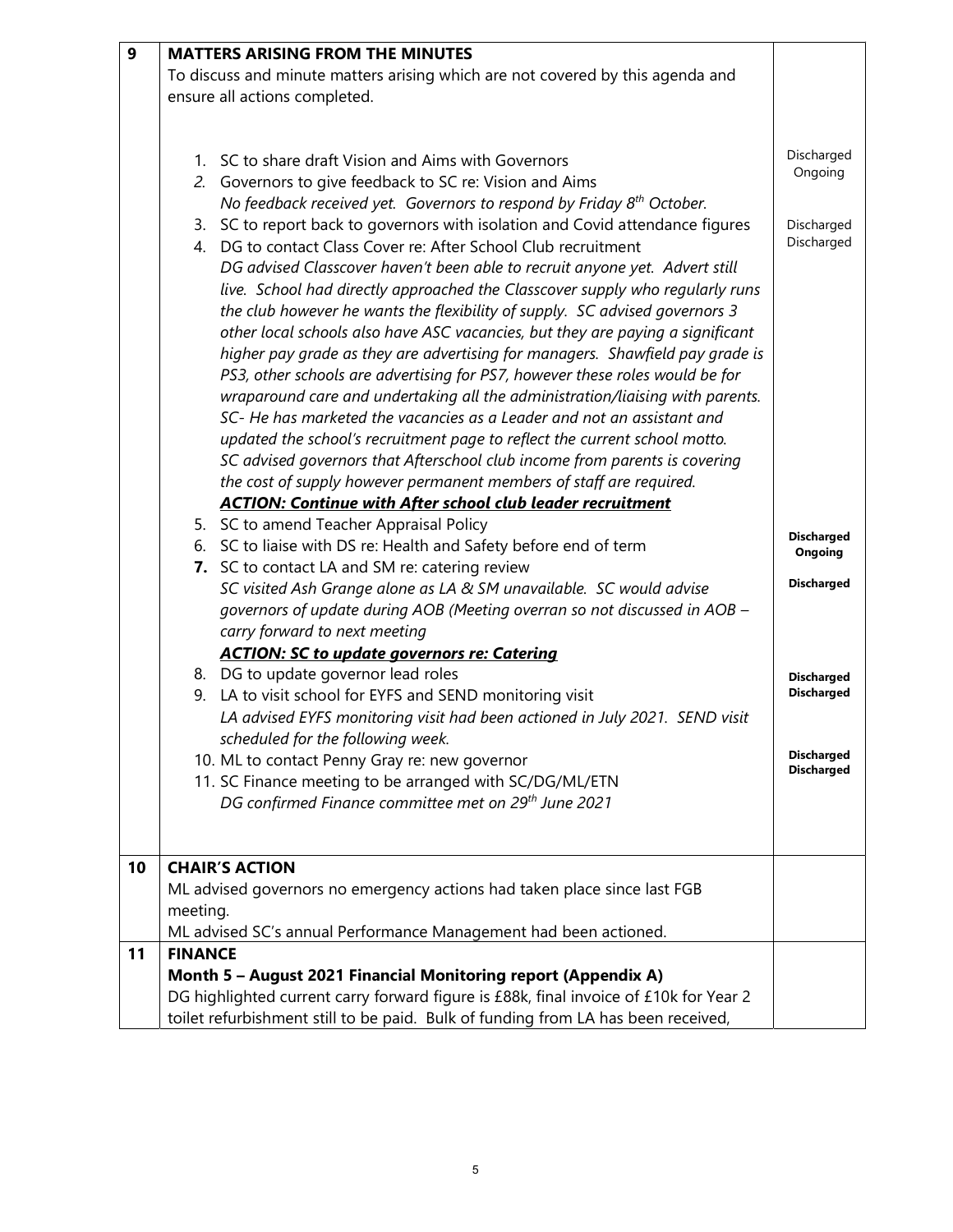approximately £10k still to be paid (Sports Premium). Expenditure in majority of costs centres are on track, supply slightly high due to staff sickness etc. SC/DG to discuss increase in Supply budget. ML informed governors staffing costs had been increased from original budget. DG – from Finance Committee meeting it was agreed money earmarked for Year 1 toilet refurbishment would be used to fund an additional member of staff. Refurbishment would be carried over to next year. Additional staffing costs had already been updated on FMR.

No questions from governors on FMR.

# SCHOOL FUND AUDIT

DG advised school fund was currently being audited. ML asked how much is in the school fund account. DG – approximately £4k. The balance was approximately £9k at the beginning of last year however to assist with home learning so that no child went without a device the school purchased laptops to loan to families. Books for the library were also purchased from school fund.

# Finance Committee

DG confirmed Finance committee met in June 2021.

# 12 | HEADTEACHERS REPORT

**Data analysis** (appendix B) and **Headteachers report** (Appendix C) on Microsoft teams for Governors to read before the meeting. SC asked governors for any questions relating to these two documents.

ML - On the Data Analysis report for year 1 a cohort of 5 non-SEND Pupil Premium children it shows a low improvement for these children and asked why. SC – there are more variables than the data suggests. The younger children had a more difficult experience post pandemic because of the challenges around remote learning - attendance and engaging with remote learning. This has an impact on the data. Cohort are being monitored to ensure they do make progress. Similar cohort need in Year 3 particularly Maths. Priorities have been identified which will be in the School Improvement Plan. ML just wanted clarification as the data for Non-SEND PP children stood out compared to the rest of the cohort.

SC highlighted to governors that he was concerned that funding would be low next year due to small cohort in current Year R. Thought Numbers on Roll would be 190 but numbers on roll as of today is 199, which will be reported on the school census this week. Budget projections for next year will be based on 199 NOR which is encouraging, also need to get 30 children into Year R for next academic year. School tours have been schedules for prospective parents to visit in small groups. Majority of dates are already full or close to full. Huge amount of interest. SM asked if the impressive video from last year was still on the website and central on the website.  $SC - it$  is in the prospective carers page. There are factors that stop parents choosing to look at Shawfield but need to get parents into school to see the good work going on.

SC – data from Guildford Planning state in next 2 years there will be a deficit in birth rates. Should be full next two years. ML and SC attended Primary Projections conference and were advised the forecast for 2024/25 was approximately 20 surplus spaces which would have an impact on future funding. SC does not know how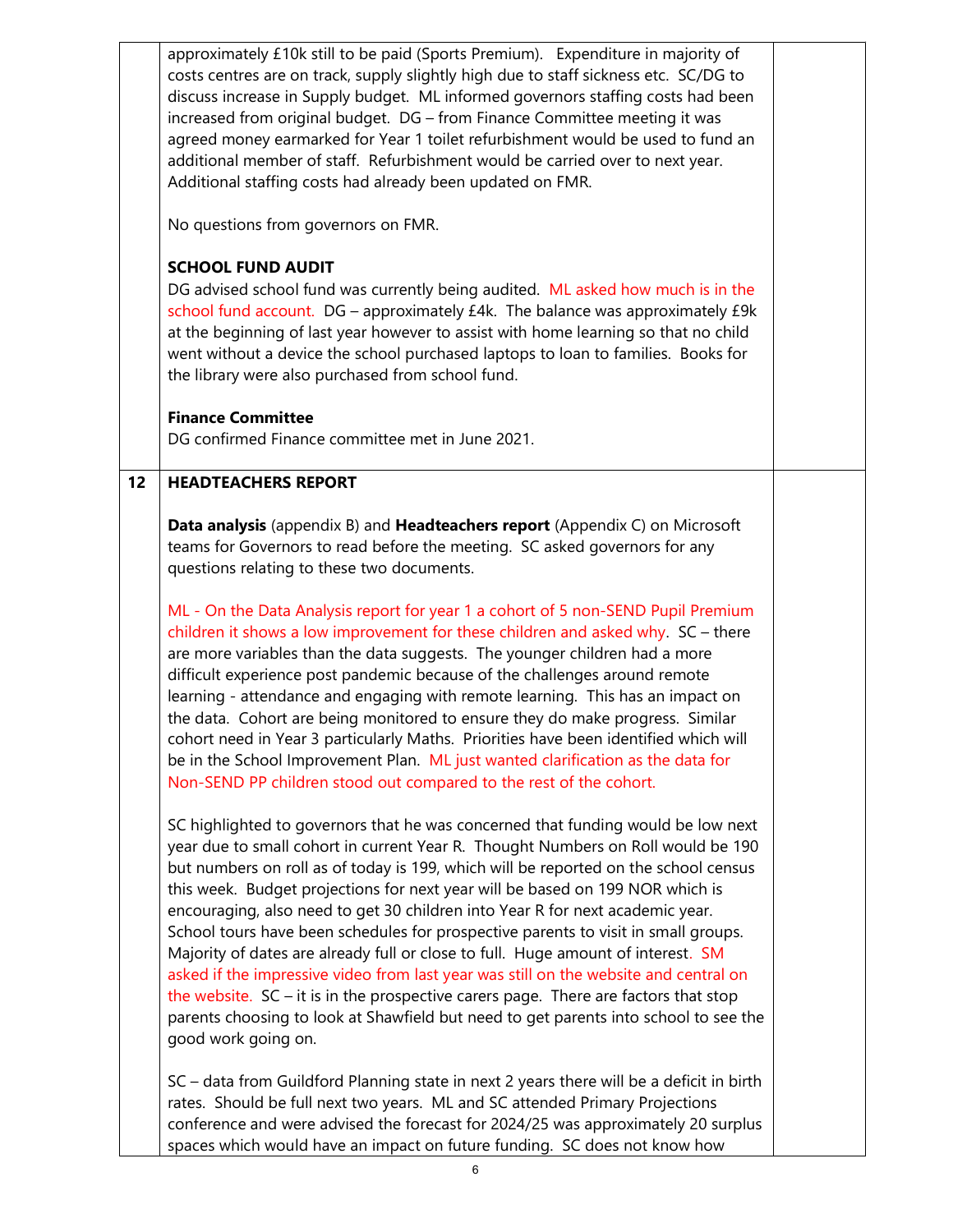these projections have been calculated and whether the vast amount of housing being built in the Ash area has been considered. ML pointed out data shared was Guildford Borough data. SC – WSF Headteachers had requested a meeting with Place Planning team to discuss Ash area.

ML – it all comes down to sustainability and the FGB need to ensure the finances are sustainable going forward and consider what impact will there be in 3 years' time with the potential lower birth rate on the school.

SM asked how Subject Reporting had been received by staff. SC – mixed reactions as there is more workload. Staff more confident that there is framework and script to work against as a subject leader. Leadership time has been built in to release staff each week. Previously the CPD and staff meetings worked around the curriculum/teaching and learning had been more as a class teacher and less focus as a subject leader. Usually, 1 session per term around subject leadership. This will increase the time staff will be focusing as a subject leader.  $ML - This$  is a proven concept and has worked well in other schools. SC – leadership in terms of accountability is a development on the school Improvement plan.

ML noted attendance figures are good.

No further questions.

### 13 PUPIL PREMIUM

**Pupil Premium Statement** (Appendix D) available on Microsoft teams for governors to read before meeting.

SC informed new governors the government give schools funding for disadvantaged children (Pupil Premium PP), service children and Looked After Children (LAC). Schools must show how this funding is used and the impact it has on this cohort to raise their attainment or increase their progress.

SC pointed out there is a large difference nationally between children who are PP and who are not and the idea is to narrow the gap. National data is 11% difference at the end of year 6. Shawfield data is wider than national at 20/30% difference across reading, writing and maths. SLT have been asked to look at non-SEND PP children to see if there is a special educational need. The report is in 3 areas – Teaching and Learning, Interventions by Teaching Assistants and teachers, Pastoral Support (HSLW/PSL and ELSA members of staff). Shawfield has a national average of PP children. Other local schools are higher.

No questions from governors.

Sports Premium (appendix E) available on Microsoft Teams for governors to read before the meeting.

SC informed governor the pandemic had an impact on the way school wanted to use Sports Premium funding. Sports Coaches led bubbles weekly during the pandemic for physical activity and SLT felt the criteria of the Sports premium funding was met. All funding was spent. This year's funding has been set to provide good quality physically activity for the children. Swimming lessons planned for the spring term. Peer coaching is in the plan but has not yet been actioned. ML – That was an action that SLT wanted to achieve. SC – children are receiving good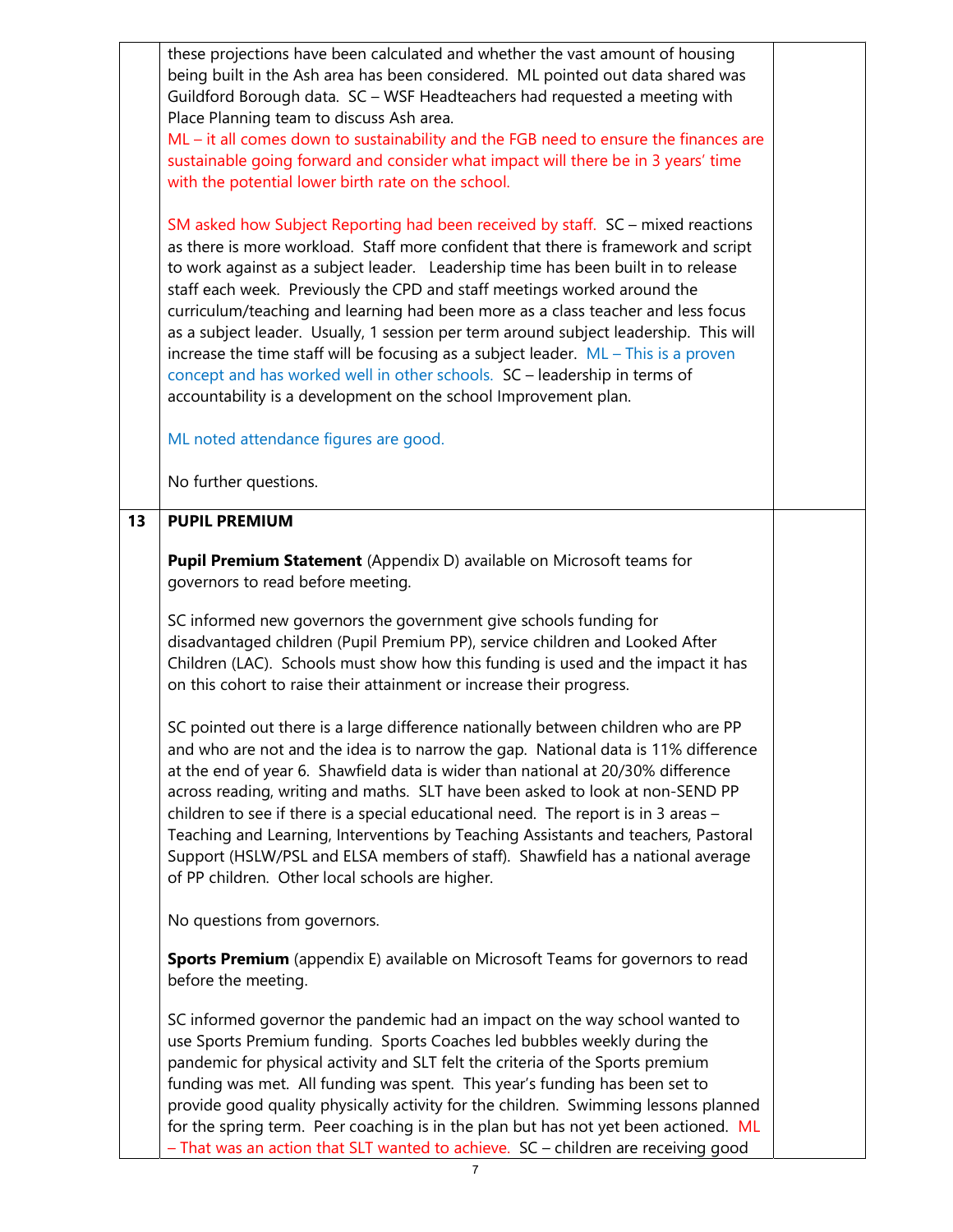quality physical education which is important, and it enables the school to run safely within the current guidance.

# ACTION: SC/TH to investigate whether teacher CPD for PE can be reinstated

## 14 POLICIES REVIEW

All policies for review were on Microsoft Teams for governors to read before the meeting.

# SAFEGUARDING AND CHILD PROTECTION POLICY (Appendix F)

AF informed governors she had set aside time to review Safeguarding and Child Protection Policy. She wanted to compare policy to government template. AF advised governors she had visited school for a Safeguarding/Child Protection overview and one concern she has highlighted is staff who deal directly with safeguarding children do not have any support for themselves. She has spoken to Counsellor Bernie Muir (Adults and Health Select Committee) about the lack of supervision available for SCC staff dealing with safeguarding cases and Counsellor Muir suggests a written proposal is sent to her which she will take to the committee. AF will work on a proposal. ML asked if school buys into a support service. SC – Yes, school staff have access to Employee Assistance but it is not a specific safeguarding counselling service. The 5 DSLs within school support each other but there is not a  $3<sup>rd</sup>$  party support network available.

# ACTION: AF to review Safeguarding and Child Protection Policy

## ACTION: AF to send supervision support service proposal to Counsellor Muir

### STAFF GRIEVANCE POLICY (Appendix G)

No changes – standard model policy. All governors agreed to adopt.

### WHISTLEBLOWING POLICY (Appendix H)

No Changes – standard model policy – All governors agreed to adopt

# BEHAVIOUR AND DISCIPLINE POLICY (Appendix I)

Written in last 3 years – no recent updates. governors agreed to adopt.

# STAFF PAY POLICY (Appendix J)

Appendix 1 will need updating when pay grades are received – All governors agreed to adopt.

### STAFF BEHAVIOUR POLICY (Appendix k)

The whole school worked on policy 2½ years ago. The policy is fit for purpose and working well, minor change in behaviour escalation chart. All governors agree to adopt.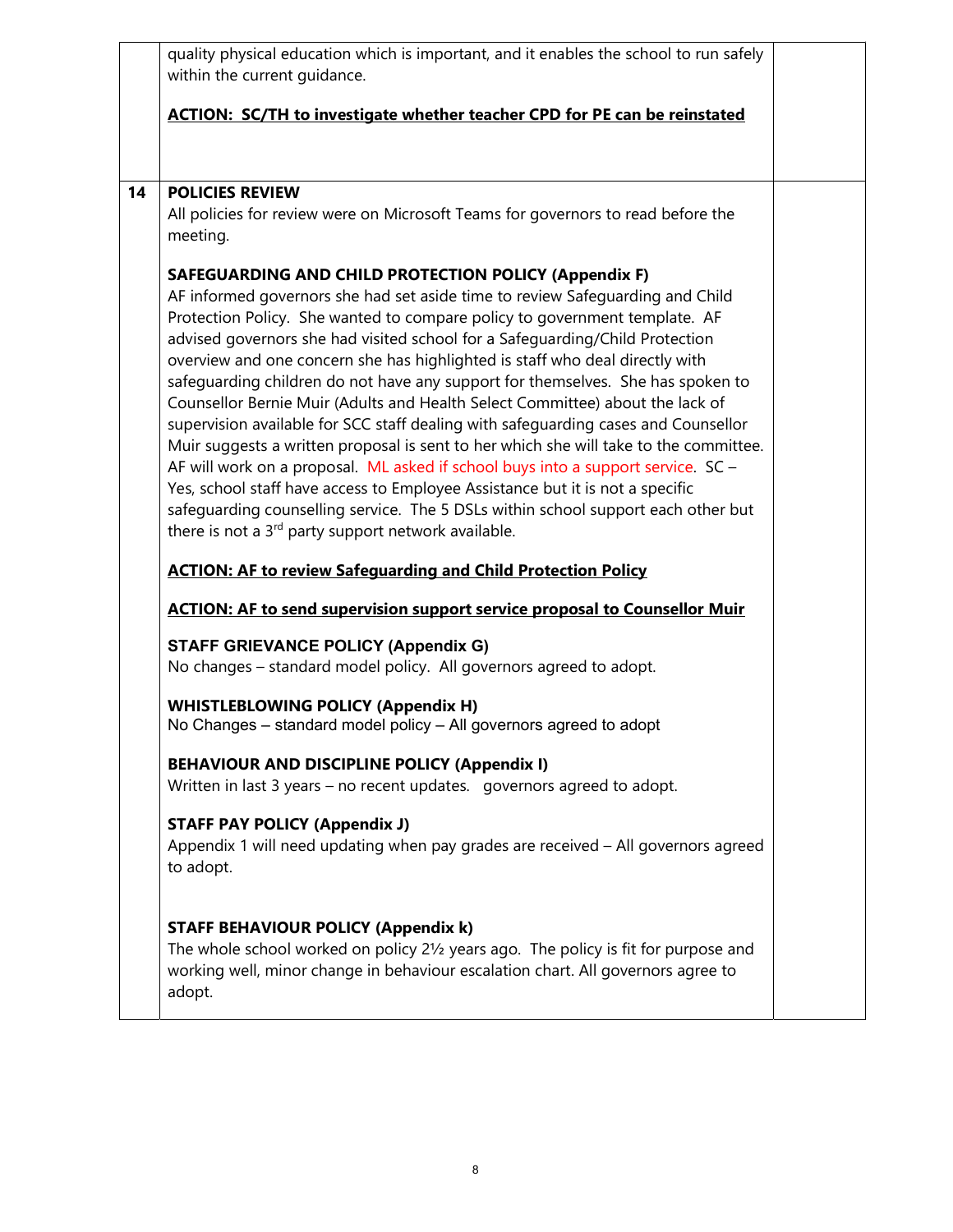| 15 | <b>GOVERNOR MANAGEMENT ISSUES</b>                                                                                                                                                                                                                                                                                                                                                                                                                                                               |  |
|----|-------------------------------------------------------------------------------------------------------------------------------------------------------------------------------------------------------------------------------------------------------------------------------------------------------------------------------------------------------------------------------------------------------------------------------------------------------------------------------------------------|--|
|    | <b>Governor training and Development. Impact on Training</b>                                                                                                                                                                                                                                                                                                                                                                                                                                    |  |
|    | PG informed governors she had undertaken a range of training.<br>Strategic Planning/role of governance<br>$\bullet$<br>Personal development in a post-lockdown world<br>$\bullet$<br>The role of members<br>$\bullet$<br>Designing a structure<br>$\bullet$<br>Introduction to Governance<br>$\bullet$<br>Hot topics<br>$\bullet$<br>Keeping children safe<br>$\bullet$<br>SAfE - Supporting governors<br>$\bullet$<br>PG particularly found The Key's Induction to Governance training useful. |  |
|    | PG asked SC about Safeguarding training. SC - Keeping Children safe in Education<br>training to be arranged.<br><b>ACTION: DG date to be arranged for virtual Governor Safequarding training.</b>                                                                                                                                                                                                                                                                                               |  |
| 16 | <b>SELF EVALUTATION</b>                                                                                                                                                                                                                                                                                                                                                                                                                                                                         |  |
|    | Headteacher Performance Management<br>AF - Safeguarding and Child Protection Policy review<br>$\bullet$<br>Finance Meeting - Enabled funding to be allocated for new member of<br>٠<br>staff<br>LA - EYFS Governor visit                                                                                                                                                                                                                                                                        |  |
| 17 | DATES FOR MEETINGS IN THIS ACADEMIC YEAR                                                                                                                                                                                                                                                                                                                                                                                                                                                        |  |
|    | (statutory)<br>7 <sup>th</sup> December 2021<br>8 <sup>th</sup> February 2022<br>29th March 2022<br>7 <sup>th</sup> June 2022<br>12 <sup>th</sup> July 2022                                                                                                                                                                                                                                                                                                                                     |  |
| 18 | <b>AOB</b>                                                                                                                                                                                                                                                                                                                                                                                                                                                                                      |  |
|    | LA - EYFS Governor visit report (Appendix L). ML thanked LA for a good<br>report. It was a good model for other governors to follow. Concise, short,<br>and learning and moving forward objectives.<br>Parent Election. DG - advised governors nomination forms would be<br>ParentMailed to parents on 8 <sup>th</sup> October 2021 to be returned by 21 <sup>st</sup> October.<br>Staffing - see Part B                                                                                        |  |

Meeting ended at 8.30pm

Signed (Chair of Governing Body) Date 5<sup>th</sup> October 2021

Advice given by governors at this school is incidental to their professional expertise and is not being given in their professional capacity.